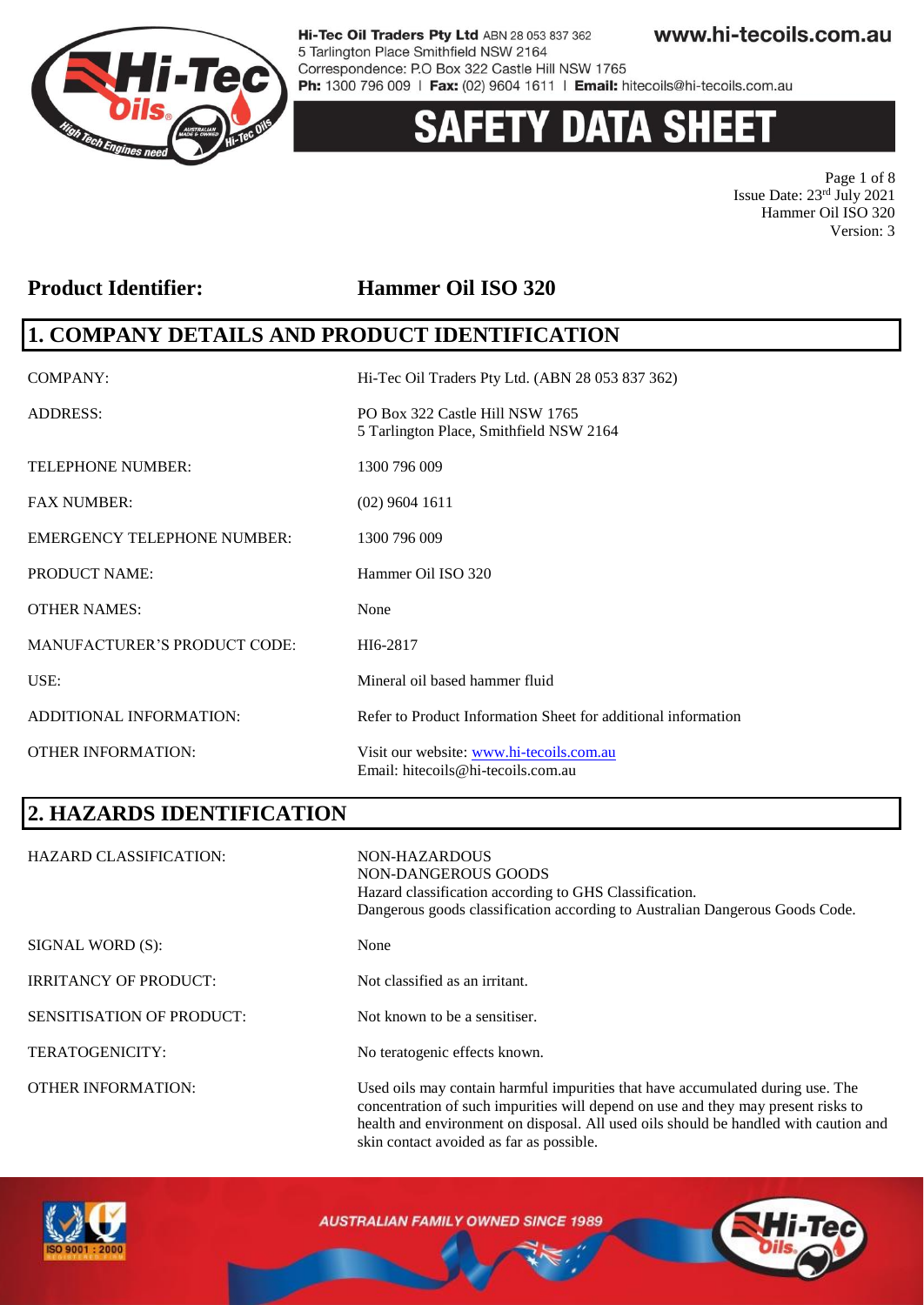

# **Y DATA SHEE**

Page 2 of 8 Issue Date: 23rd July 2021 Hammer Oil ISO 320 Version: 3

# **3. IDENTIFICATION / COMPOSITION OF INGREDIENTS**

CHEMICAL CHARACTERISTICS**:** Liquid

INGREDIENTS:-

CHEMICAL ENTITY: CAS No. PROPORTION Ingredients determined not to be hazardous Mixture

OTHER INFORMATION: The petroleum oils in this product contain less than 3% DMSO extract as measured by IP 346 test method.

# **4. FIRST AID MEASURES**

#### **HEALTH EFFECTS**

| <b>SWALLOWED:</b>            | If a large quantity is ingested seek immediate medical attention. Give water to drink.<br>DO NOT induce vomiting. If vomiting occurs get immediate medical attention due to<br>aspiration into lungs risk.                                                                                                                                                                                                                                                                                                                          |
|------------------------------|-------------------------------------------------------------------------------------------------------------------------------------------------------------------------------------------------------------------------------------------------------------------------------------------------------------------------------------------------------------------------------------------------------------------------------------------------------------------------------------------------------------------------------------|
| EYE:                         | Immediately irrigate with copious amounts of water for at least 15 minutes. Eyelids to<br>be held open. In all cases of eye contamination it is a sensible precaution to seek<br>medical advice.                                                                                                                                                                                                                                                                                                                                    |
| SKIN:                        | Remove contaminated clothing and wash skin thoroughly with plenty of soap and<br>water. High pressure injection through the skin requires URGENT medical attention<br>for possible incision, irrigation and/or debridement. Contact with molten material will<br>require treatment by a physician for burns (Do not remove material).                                                                                                                                                                                               |
| <b>INHALED:</b>              | Remove victim from exposure to fresh air $-$ avoid becoming a casualty. Allow patient<br>to assume most comfortable position and keep warm. Keep at rest until fully<br>recovered. Seek medical advice if effects persist. If breathing laboured and patient<br>cyanotic (blue), ensure airways are clear and have qualified person give oxygen<br>through face mask. If breathing has stopped apply artificial respiration at once. In the<br>event of cardiac arrest, apply external cardiac massage and seek urgent medical aid. |
| <b>FIRST AID FACILITIES:</b> | Normal washroom facilities are generally suitable. Ensure an eye wash station and<br>safety shower is available and ready for use.                                                                                                                                                                                                                                                                                                                                                                                                  |
| <b>ADVICE TO DOCTOR:</b>     | Treat symptomatically.                                                                                                                                                                                                                                                                                                                                                                                                                                                                                                              |
| <b>OTHER INFORMATION:</b>    | Keep water and mild soap near work site.                                                                                                                                                                                                                                                                                                                                                                                                                                                                                            |

Not required  $70 - 100$ <sup>%</sup><br>Mixture To  $100%$ 

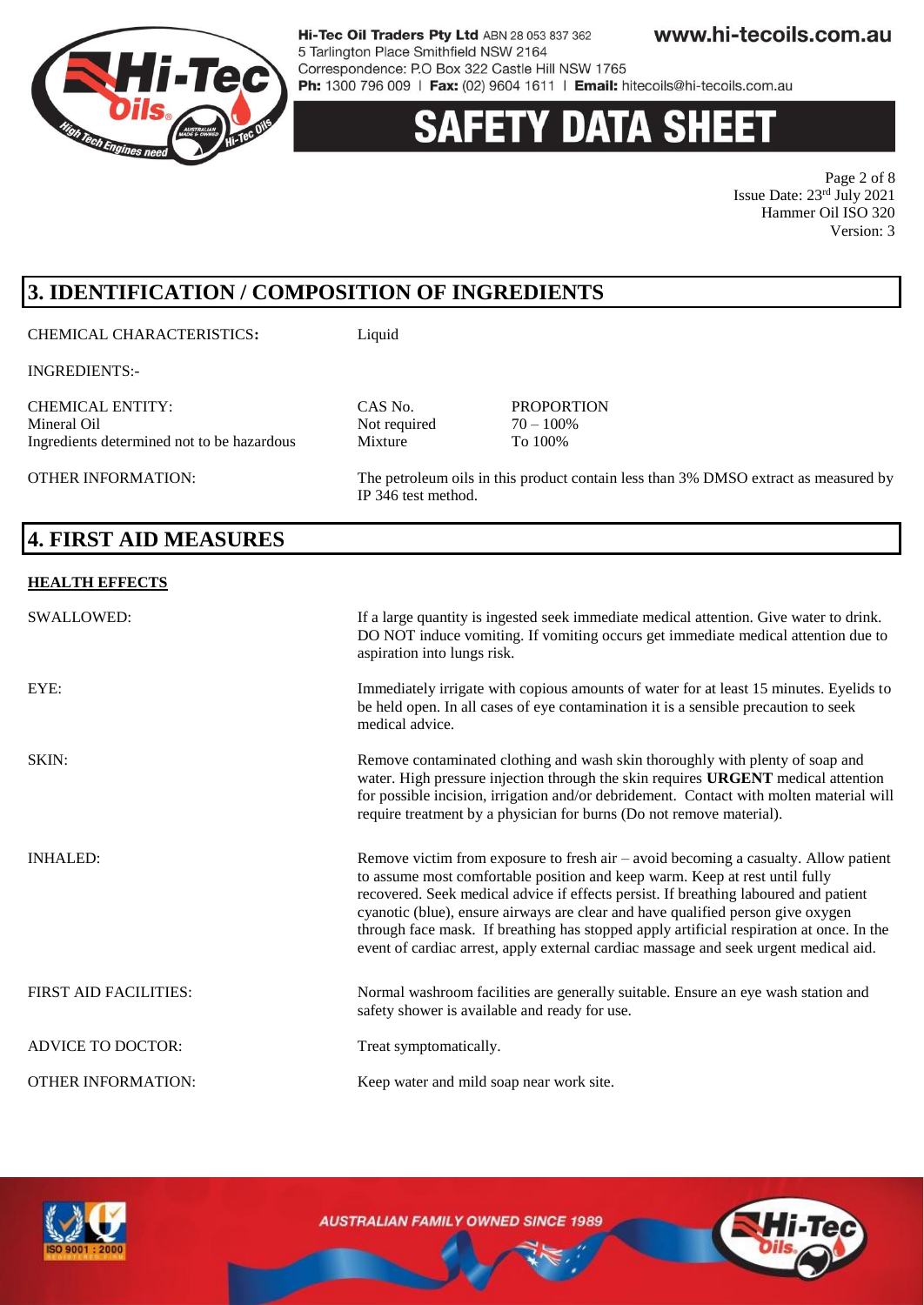

# 'Y DATA SHEI

Page 3 of 8 Issue Date: 23rd July 2021 Hammer Oil ISO 320 Version: 3

### **5. FIRE FIGHTING MEASURES**

#### **FIRE/EXPLOSION HAZARD**

| <b>HAZARDS OF USE/STORAGE:</b>           | Product is a C2 combustible liquid according to AS 1940. This product is combustible<br>if preheated.                                                                                                         |
|------------------------------------------|---------------------------------------------------------------------------------------------------------------------------------------------------------------------------------------------------------------|
| <b>HAZARDS FROM COMBUSTION PRODUCTS:</b> | Combustion products may include: oxides of carbon, nitrogen and sulphur, a complex<br>mixture of airborne unidentified organic and inorganic solid and liquid particulates.                                   |
| FIRE-FIGHTING RECOMMENDATIONS:           | If safe to do so, remove containers from path of fire. Keep storage tanks, pipelines,<br>containers, fire exposed surfaces, etc. cool with water spray. Avoid spreading liquid<br>and fire by water flooding. |
| PRECAUTION:                              | Do not use water jet. Water may cause splattering.                                                                                                                                                            |
| SUITABLE EXTINGUISHING MEDIA:            | Use foam, sand, carbon dioxide or dry chemical.                                                                                                                                                               |
| <b>PROTECTIVE MEASURES:</b>              | Fire fighters should wear self-contained breathing apparatus if risk of exposure to<br>products of combustion.                                                                                                |
| <b>REACTIVITY:</b>                       | May react with strong oxidising agents.                                                                                                                                                                       |

#### **6. ACCIDENTAL RELEASE MEASURES**

SPILLS & DISPOSAL: Slippery when spilt. Avoid accidents, clean up immediately.

CLEAN-UP PROCEDURE - SMALL SPILLS (20L or less): Absorb or contain liquid with sand, earth or spill control material. Shovel up using non-sparking tools and place in a sound labelled sealable container for subsequent safe disposal. Place leaking containers in a sound labelled drum. Scrub contaminated surfaces with detergent solution. Retain washings as contaminated waste.

CLEAN-UP PROCEDURES - LARGE SPILLS (Greater than 20L): Transfer to a sound labelled, sealable container for product recovery or safe disposal. Treat residues as for small spills.

PERSONAL PRECAUTIONS: Extinguish naked flames. Remove ignition sources. No smoking. Avoid sparks. Take precautionary measures against static discharges. Avoid contact with skin, eyes and clothing. Evacuate the area of non-essential personnel. Shut off leaks, if possible without personal risk. Do not breathe vapours. Ventilate contaminated area thoroughly. Dispose of according to local regulations.



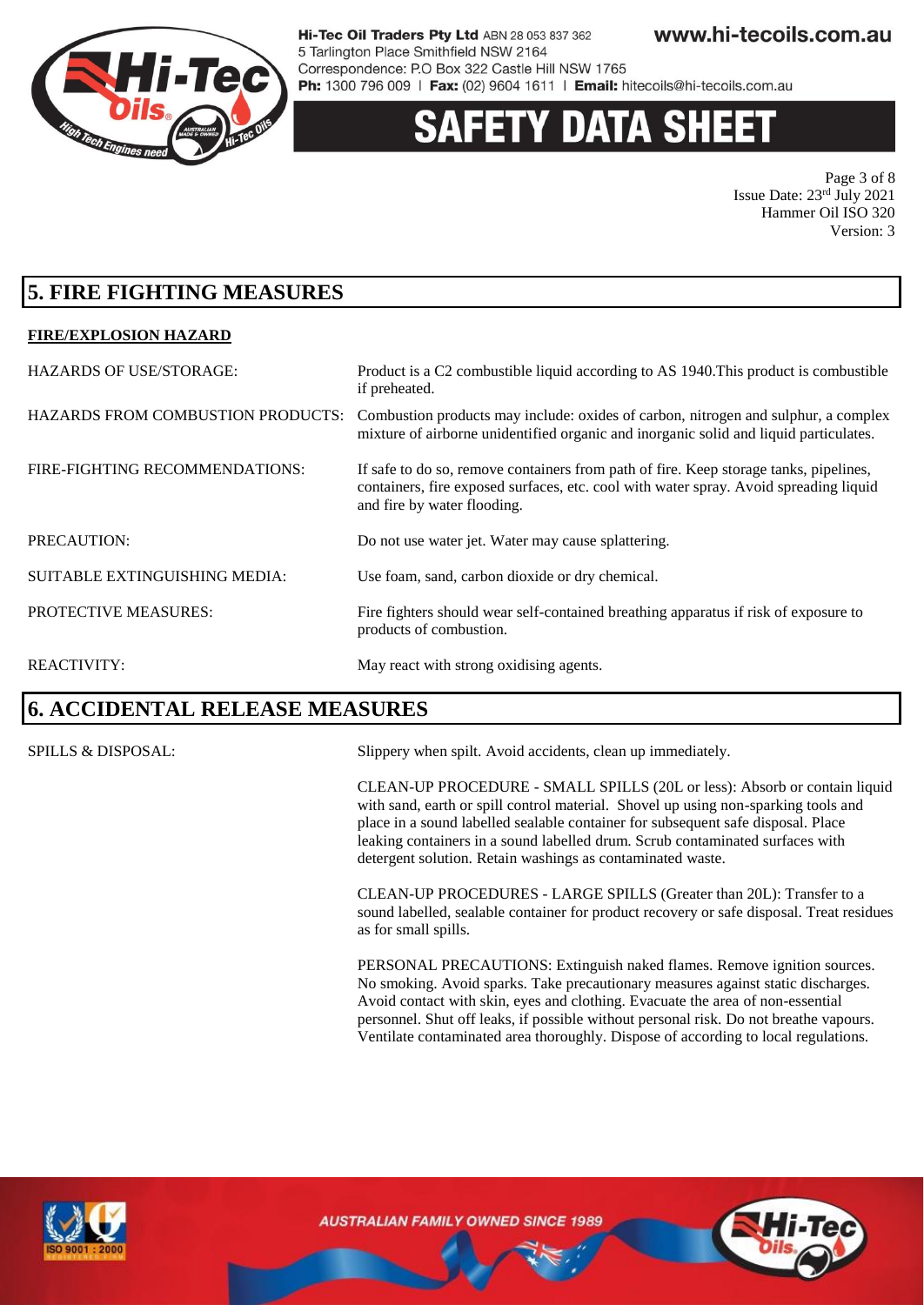

# 'Y DATA SHEE

Page 4 of 8 Issue Date: 23rd July 2021 Hammer Oil ISO 320 Version: 3

### **6. ACCIDENTAL RELEASE MEASURES (CONT)**

OTHER INFORMATION: PROCEDURES IN CASES OF LEAKAGE OR BREAKAGE: Stop the source of the leak or release and contain spill if possible. Ventilate area. Use respirator and protective clothing outlined in this MSDS. Cover spill with inert absorbent earth. Use a stiff brush to mix thoroughly. Sweep up and place in a sound labelled disposable container. Scrub contaminated area with detergent and water using a stiff brush. Pick up liquid with additional absorbent material and place in a sound labelled disposable container. Prevent contamination of groundwater or surface water.

should be provided to maintain airborne concentration levels below the exposure

standard or the Manufacturer's recommended exposure standard.

### **7. HANDLING AND STORAGE**

| PRECAUTIONS FOR SAFE HANDLING:  | When handling product in drums, safety footwear should be worn and proper handling<br>equipment should be used. Prevent spillages. Ensure the appropriate personal<br>protective equipment is used when handling this product. Ensure high level of<br>personal hygiene is maintained when using this product. That is; always wash hands<br>before eating, drinking smoking or using the toilet. |
|---------------------------------|---------------------------------------------------------------------------------------------------------------------------------------------------------------------------------------------------------------------------------------------------------------------------------------------------------------------------------------------------------------------------------------------------|
| <b>SAFE STORAGE CONDITIONS:</b> | Keep containers closed at all times. Store in a cool place out of direct sunlight. Store<br>away from oxidising agents. Check containers regularly for leaks.                                                                                                                                                                                                                                     |
| <b>CORROSIVENESS:</b>           | Not corrosive.                                                                                                                                                                                                                                                                                                                                                                                    |
| <b>STORAGE REGULATIONS:</b>     | Store in a well ventilated place away from ignition sources, oxidising agents,<br>foodstuffs and clothing.<br>Keep containers closed when not in use.<br>Refer to AS 1940 – The Storage and Handling of Flammable Liquids, and NOHSC:<br>1015 – National Standard for Storage and Handling of Workplace Dangerous Goods<br>for further information.                                               |

#### **8. EXPOSURE CONTROLS / PERSONAL PROTECTION**

NATIONAL EXPOSURE STANDARDS: No exposure standard has been established for this product. NOHSC Exposure Standard: Oil mists – time weighted average (TWA)  $5 \text{ mg/m}^3$  is recommended. OTHER EXPOSURE INFORMATION: Exposure Standard means the average concentration of a particular substance in the worker's breathing zone, exposure to which, according to current knowledge, should not cause adverse health effects nor cause undue discomfort to nearly all workers. It can be of three forms; time-weighted average (TWA), peak limitation, or short term exposure limit (STEL). ENGINEERING CONTROLS: Maintain concentration below recommended exposure limit. Special ventilation is not normally required. However, in the operation of certain equipment or at elevated temperatures mists or vapour may be generated and localised exhaust ventilation



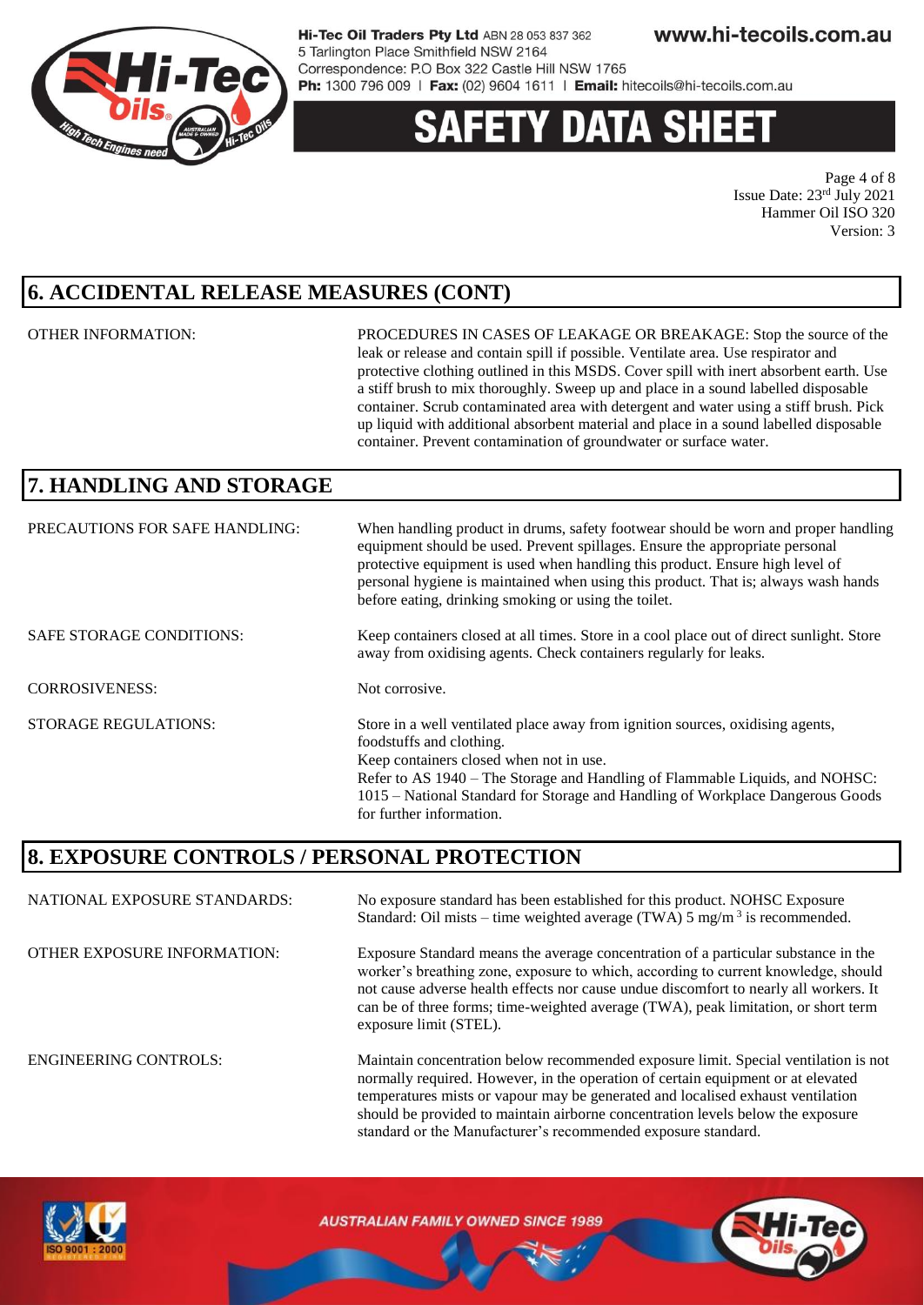

#### **DATA SHEET** Y.

Page 5 of 8 Issue Date: 23rd July 2021 Hammer Oil ISO 320 Version: 3

### **8. EXPOSURE CONTROLS / PERSONAL PROTECTION (CONT)**

| <b>RESPIRATORY PROTECTION:</b> | A respirator is not normally required. Airborne concentrations should be kept at<br>lowest level possible. If vapours, mists or dusts are generated and the recommended<br>exposure limit for the product is exceeded, use appropriate AS/NZS 1715/1716<br>approved half -face filter respirator suitable for organic vapours or air supplied<br>respirator are worn. Air supplied respirators should always be worn when the airborne<br>concentration of the contaminant or the oxygen content of the air is unknown |
|--------------------------------|------------------------------------------------------------------------------------------------------------------------------------------------------------------------------------------------------------------------------------------------------------------------------------------------------------------------------------------------------------------------------------------------------------------------------------------------------------------------------------------------------------------------|
| <b>EYE PROTECTION:</b>         | Safety glasses, goggles or face shield as appropriate.                                                                                                                                                                                                                                                                                                                                                                                                                                                                 |
| <b>HAND PROTECTION:</b>        | Wear gloves of impervious material such as PVC, neoprene or nitrile gloves.                                                                                                                                                                                                                                                                                                                                                                                                                                            |
| <b>FOOTWEAR:</b>               | Enclosed footwear.                                                                                                                                                                                                                                                                                                                                                                                                                                                                                                     |
| <b>BODY PROTECTION:</b>        | Overalls or similar protective apparel.                                                                                                                                                                                                                                                                                                                                                                                                                                                                                |
| <b>HYGIENE MEASURES:</b>       | Always wash hands before eating, drinking, smoking or using the toilet. If<br>contamination occurs, change clothing. Launder contaminated clothing before reuse.<br>Discard internally contaminated gloves.                                                                                                                                                                                                                                                                                                            |
| SPECIAL PROTECTIVE MEASURES:   | The product will not burn unless preheated. Isolate from sources of heat, naked flames<br>or sparks.                                                                                                                                                                                                                                                                                                                                                                                                                   |

### **9. PHYSICAL AND CHEMICAL PROPERTIES**

| FORM:                               | Liquid                                      |
|-------------------------------------|---------------------------------------------|
| APPEARANCE:                         | Clear and bright liquid.                    |
| COLOUR:                             | Clear amber/brown                           |
| ODOUR:                              | Mild                                        |
| <b>MELTING POINT:</b>               | Less than $0^{\circ}$ C                     |
| <b>BOILING POINT:</b>               | Greater than $300^{\circ}$ C                |
| DENSITY @ $15^{\circ}C$ (kg/L):     | 0.902 typical                               |
| FLASHPOINT (ASTM D-93), Closed Cup: | $>200^{\circ}C$                             |
| FLAMMABILITY LIMITS -LOWER:         | Approximately 1.5%                          |
| FLAMMABILITY LIMITS - UPPER:        | Approximately 6.0%                          |
| <b>FLAMMABILITY:</b>                | Combustible Liquid C2 according to AS 1940. |

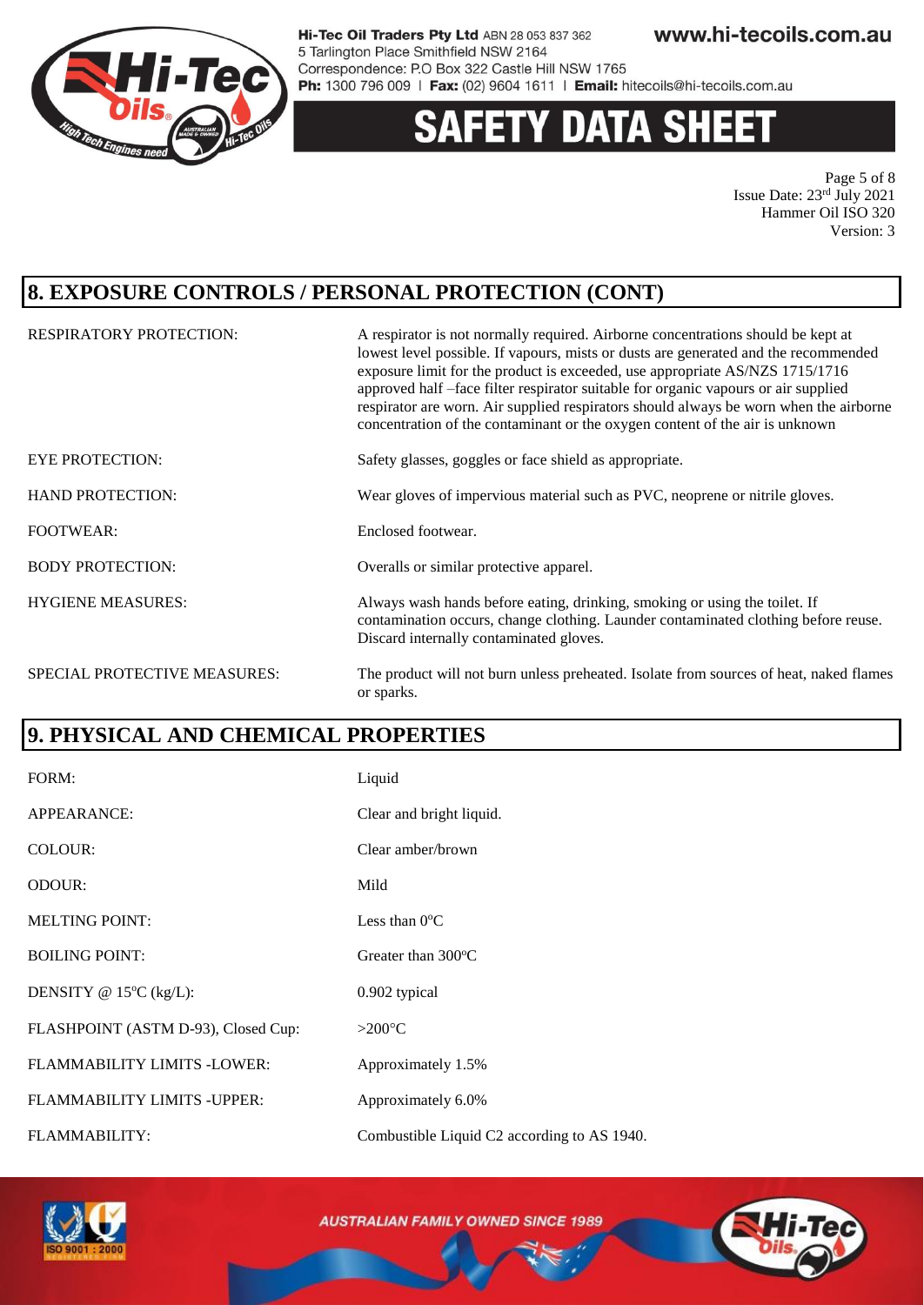

# **Y DATA SHEET**

Page 6 of 8 Issue Date: 23rd July 2021 Hammer Oil ISO 320 Version: 3

# **9. PHYSICAL AND CHEMICAL PROPERTIES (CONT)**

| <b>SOLUBILITY IN WATER:</b>                 | Not soluble.                                                               |
|---------------------------------------------|----------------------------------------------------------------------------|
| SOLUBILITY IN ORGANIC SOLVENTS:             | Soluble in petroleum solvents.                                             |
| <b>VAPOUR PRESSURE:</b>                     | Less than $0.1$ kPa                                                        |
| VAPOUR DENSITY $(Air = 1)$ :                | Greater than 2.0                                                           |
| VISCOSITY @ 40 $^0$ C (mm <sup>2</sup> /s): | Approximately 320                                                          |
| <b>EVAPORATION RATE:</b>                    | Less than 1 (n-butyl acetate $= 1$ )                                       |
| <b>AUTO-IGNITION TEMPERATURE:</b>           | Greater than $250^{\circ}$ C                                               |
| <b>EXPLOSION PROPERTIES:</b>                | Not considered an explosion risk under normal conditions of use.           |
| <b>OTHER INFORMATION:</b>                   | These physical data and other properties do not constitute a specification |

#### **10. STABILITY AND REACTIVITY**

| <b>CHEMICAL STABILITY:</b>  | Stable under normal conditions of use.                           |
|-----------------------------|------------------------------------------------------------------|
| <b>CONDITIONS TO AVOID:</b> | Heat, direct sunlight, open flames or other sources of ignition. |
| INCOMPATIBLE MATERIALS:     | Strong oxidising agents.                                         |
| <b>HAZARDOUS REACTIONS:</b> | Will react with strong oxidising agents.                         |
| HAZARDOUS POLYMERISTION:    | Will not occur.                                                  |

### **11. TOXICOLOGICAL INFORMATION**

| <b>TOXICOLOGY INFORMATION:</b> | This product contains petroleum base oils, which may be refined by various processes<br>including severe solvent extraction, hydro cracking and hydro treating. These oils<br>have not been listed in the U.S. National Toxicology Program (NTP) Annual Report<br>nor have they been classified by the International Agency for Research on Cancer<br>(IARC) as carcinogenic or probably carcinogenic to humans. Oral LD50 ({UDO1}) : {<br>$UDO2$ } mg/kg. |
|--------------------------------|------------------------------------------------------------------------------------------------------------------------------------------------------------------------------------------------------------------------------------------------------------------------------------------------------------------------------------------------------------------------------------------------------------------------------------------------------------|
| <b>INHALATION:</b>             | Inhalation of mists or aerosols can produce respiratory irritation.                                                                                                                                                                                                                                                                                                                                                                                        |
| <b>INGESTION:</b>              | May cause mild irritation of the mouth, throat and stomach with nausea and mild<br>diarrhoea. Large amounts can cause vomiting which can lead to aspiration of vomited<br>material into the lungs.                                                                                                                                                                                                                                                         |

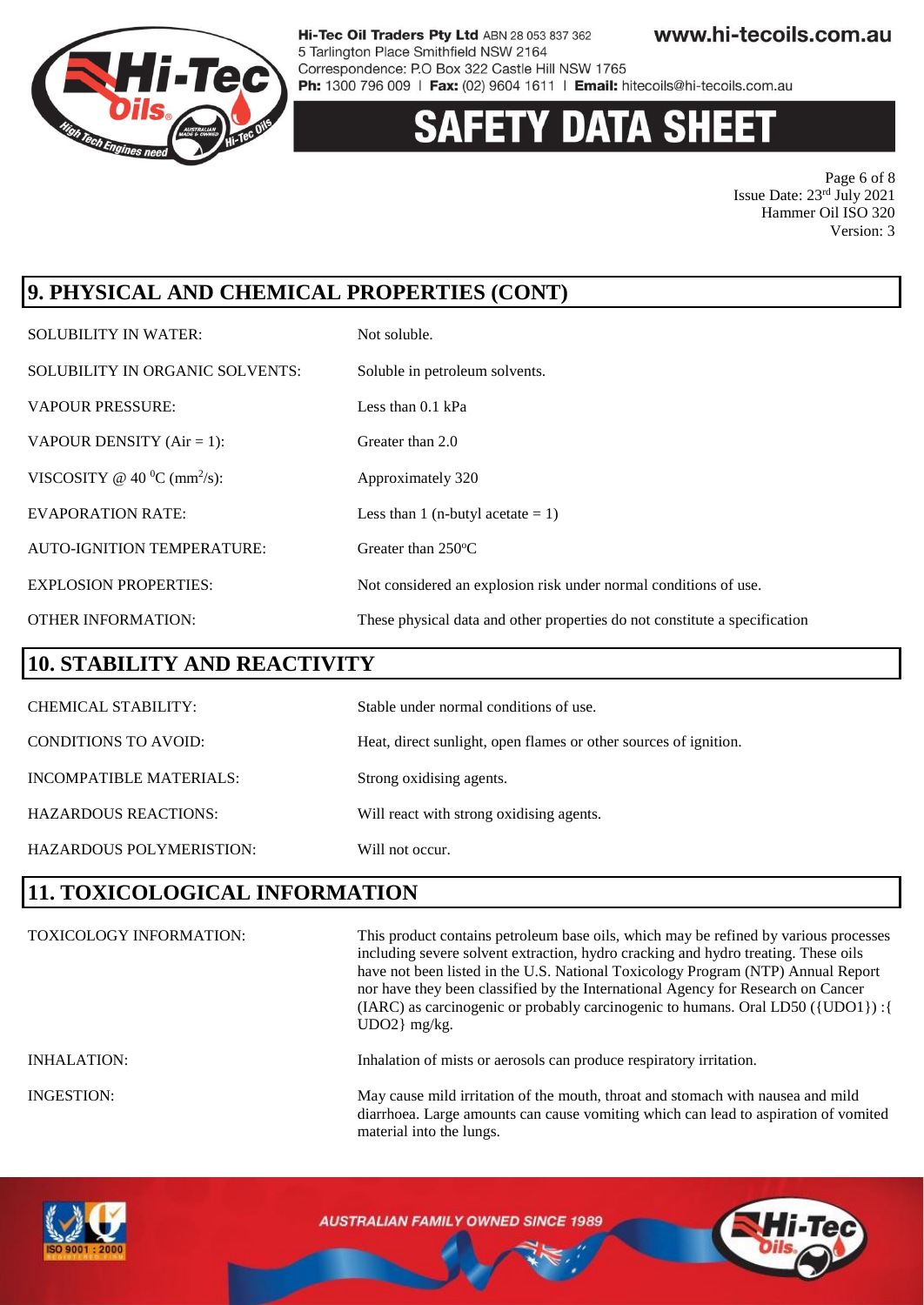

# 'Y DATA SH

Page 7 of 8 Issue Date: 23rd July 2021 Hammer Oil ISO 320 Version: 3

# **11. TOXICOLOGICAL INFORMATION (CONT)**

| SKIN:                   | Will have a de-fatting effect on the skin. Contact with skin may result in irritation.                                                                                                                                          |
|-------------------------|---------------------------------------------------------------------------------------------------------------------------------------------------------------------------------------------------------------------------------|
| EYE:                    | May cause watering of eyes.                                                                                                                                                                                                     |
| REPRODUCTIVE TOXICITY:  | This product contains small amounts of para-dodecylphenol. Rats when given high,<br>repeated daily doses by oral intubation experienced adverse reproductive effects. The<br>relevance of these effects to humans is uncertain. |
| <b>CHRONIC EFFECTS:</b> | Prolonged or repeated exposure may result in irritation, with the possibility of<br>dermatitis.                                                                                                                                 |
| MUTAGENICITY:           | Mutagenic effects not known.                                                                                                                                                                                                    |
| CARCINOGENICITY:        | Product is not a known carcinogen.                                                                                                                                                                                              |

#### **12. ECOLOGICAL INFORMATION**

ECOLOGICAL INFORMATION: Leaching and penetration through soils is generally regarded as resulting in long-term persistence. Fresh or used product may be harmful to aquatic life. Do not allow material to enter drains or watercourses. Major constituents are expected to be readily biodegradable.

#### **13. DISPOSAL CONSIDERATIONS**

DISPOSAL CONSIDERATIONS: Dispose of according to federal, E.P.A. and state regulations.

Transport of Dangerous Goods by Road and Rail.

#### **14. TRANSPORT INFORMATION**

ROAD & RAIL TRANSPORT: ADG REQUIREMENT Not classified as a Dangerous Good according to the Australian Code for the

MARITIME TRANSPORT:

IMO/IMDG REQUIREMENT Not classified as a Dangerous Good according to the criteria of the International

Maritime Dangerous Goods Code (IMDG Code) for transport by sea.

AIR TRANSPORT:

ICAO/IATA REQUIREMENT Not classified as a Dangerous Good according to the criteria of the International Maritime Air Transport Association (IATA) Dangerous Goods Regulations for transport by air.